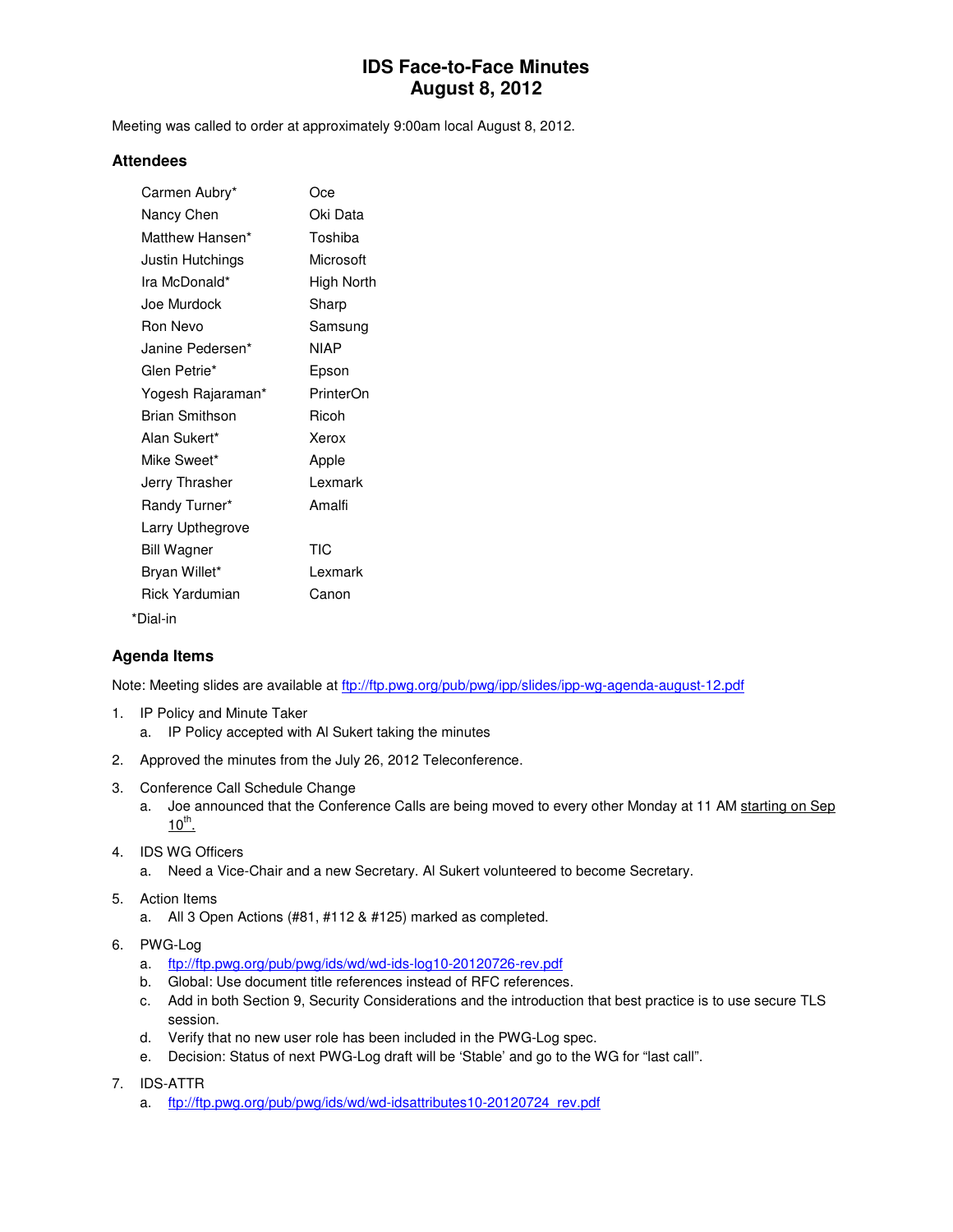# **IDS Face-to-Face Minutes August 8, 2012**

- b. Section 4.1, ResidentApplicationPatches attribute Change last sentence to read "Note. Any application patches applied to the HCD MUST **NOT** result in change in the ResidentApplicationVersion attribute.
- c. Section 4.1, UserApplicationPatches attribute Change last sentence to read "Note. Any user-downloadable application patches applied to the HCD MUST **NOT** result in change in the UserApplicationVersion attribute.
- d. Decision: Status of next IDS-ATTR draft will be 'Stable'. Will leave the spec as is until NEA is finalized.
- 8. HCD-NAP
	- a. ftp://ftp.pwg.org/pub/pwg/ids/wd/wd-ids-napsoh10-20120725.pdf
	- b. Cover Page: Status should be changed to 'Prototype (Dormant)'.
	- c. Add to the Abstract the current status and that work on this spec has been suspended.
	- d. Decision: Work will be suspended on this spec until prototyping is completed.
- 9. IDS-Model
	- a. ftp://ftp.pwg.org/pub/pwg/ids/wd/wd-ids-model10-20120806-rev.pdf
	- b. Italicize the terms being defined and fix the indentation in Section 2.2. Randy Turner volunteered to provide an updated set of definitions to the terms being defined in Sections 2.2 and 7.
	- c. Add a Use Scenario in Section 3.2 around addressing encrypted data (e.g., scan data or print data) that is at rest on the device.
	- d. Section 6: Change second sentence to read "The security actors that can **play** a role in the PWG Security Model…"
	- e. Global: In Section 6 capitalize 'User', 'Device' and 'Service' whenever they are used as Security Actors in this section.
	- f. Section 6.1: Revise the first two sentences to read "A device is a physical hardware **entity** such as a smart phone, tablet, computer, or Imaging Device. Devices are the **base** element of the Security Model…"
	- g. Section 6.1: If you want to mention applicability of this section to subunits point to the MFD model.
	- h. Section 6.2: Add that a Service is always hosted on a device (i.e., a network-visible entity).
	- i. Section 6.2: Revise the last sentence to read "…that a User or another Service connects to perform a function."
	- j. Section 7: Revise the first sentence to read "The **characteristic** of Visibility as applied to a device…"
	- k. Section 7: Change the wording for the definition of 'Addressable Device' to read "The device can be **reached** by **another** device, e.g. there is a communications pathway **between two reachable devices**. This specification applies the concept of **addressability** to physical devices…"
	- l. Section 7: Reword to divide up visibility of a device from visibility of a service.
	- m. Section 7: Be clear how you use 'Accessibility' in the definitions in this section.
	- n. Section 7: Remove the Network Visible Entity definition and incorporate it into the other definitions in this section and in Section 2.2.
	- o. Section 7: Revise the definition of 'Visible' at a much higher level using existing terminology. Incorporate the following:
		- Change the wording in the definition of "Visible" to avoid the use of the term 'available' in favor of 'idle' or a similar term.
		- Remove the definition of 'Invisible'.
		- Put the definitions of 'Network Visible', 'Directly Visible' and 'Securely Visible' as subnotes under the more general 'Visible' definition.
		- Incorporate the concepts of 'Discoverable' and Reachable (from a Level 3 perspective).
	- p. Section 8.1: Incorporate the roles from RFC 3805 provided by Ira (ftp://ftp.ietf.org/rfc/rfc3805.txt).
	- q. Randy volunteered to work with Joe on these definitions to better reflect actual use.

Note: Both Randy Turner and Al Sukert provided comments on this draft spec before the meeting. Because of time limitations neither set of comments were reviewed at the meeting; Joe agreed to address them off-line in the next draft of this spec.

- 10. Presentation by Janine Pedersen, NIAP
	- a. ftp://ftp.pwg.org/pub/pwg/ids/Presentation/mfp%20pp%20status%20v2.pptx
	- b. Key points raised: